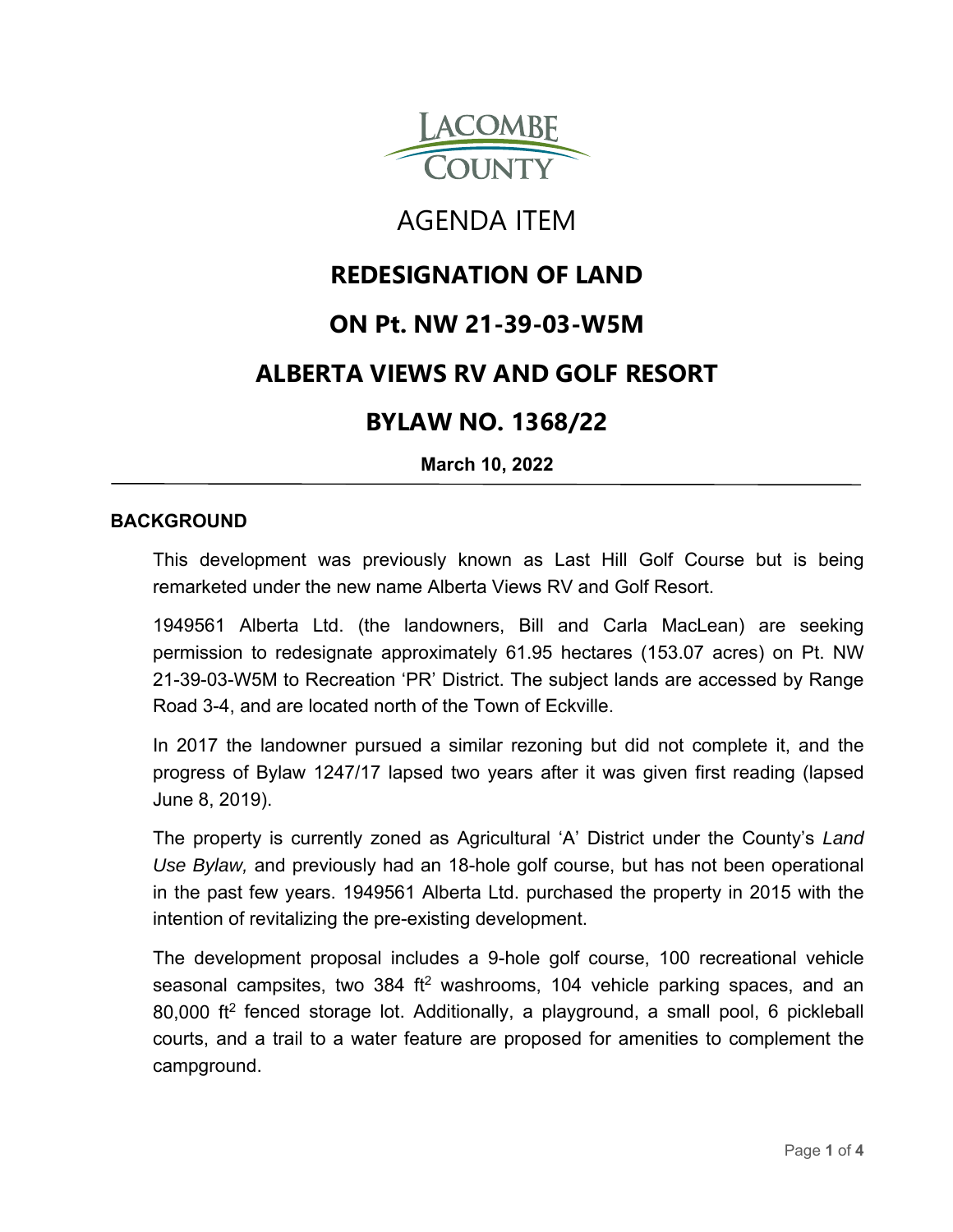In order to accommodate the proposed campground, the landowner is seeking to redesignate the lands to Recreation 'PR' District. It is important to note however, that no subdivision is sought in this proposal.

#### **DEVELOPMENT CONCEPT**

The developer's Concept Plan is attached as **Appendix A.**

The Traffic Impact Assessment (TIA) indicates the increased traffic is significant at 491 vehicles per day, and the developer will be required to upgrade Range Road 3-4 from Last Hill Road south to 50 m south of the proposed entrance.

Water servicing the RV sites will come from a newly drilled water well that is licensed for use for up to 160 units. Water distribution will be through underground water mains with a service stub at each site. The developer has obtained a license under the *Water Act* issued by Alberta Environment and Parks.

Sanitary servicing will be a service stub at each site, draining through a common sanitary main to a large holding tank. The tank will be periodically sucked empty, depending on use and the number of units occupied.

Due to the nature of the proposed development, there will be very little increase in stormwater flows. However, water quality will need to be maintained, along with the predevelopment flow rates. The site will utilize a combination of grass ditches/swales and centerline drained roadways to convey stormwater to the stormwater management pond. This pond will detain the water, as its outlet will be designed to restrict outflow to the predevelopment rate. The pond will also provide time for suspended solids to settle out prior to discharge.

There is an oilfield waste processing site in the southeast corner of the parcel, approximately 450 metres (1475 feet) away from the proposed campground.

#### **POLICY CONSIDERATIONS**

The subject property is within the boundary of the *Town of Eckville/Lacombe County Intermunicipal Development Plan* (IDP). As shown on *Map 2 – Future Land Use Concept Map*, the subject land is identified as recreational land, and as such can be considered for development.

The development will further be required to be consistent with the County's *Municipal Development Plan* and *Land Use Bylaw*.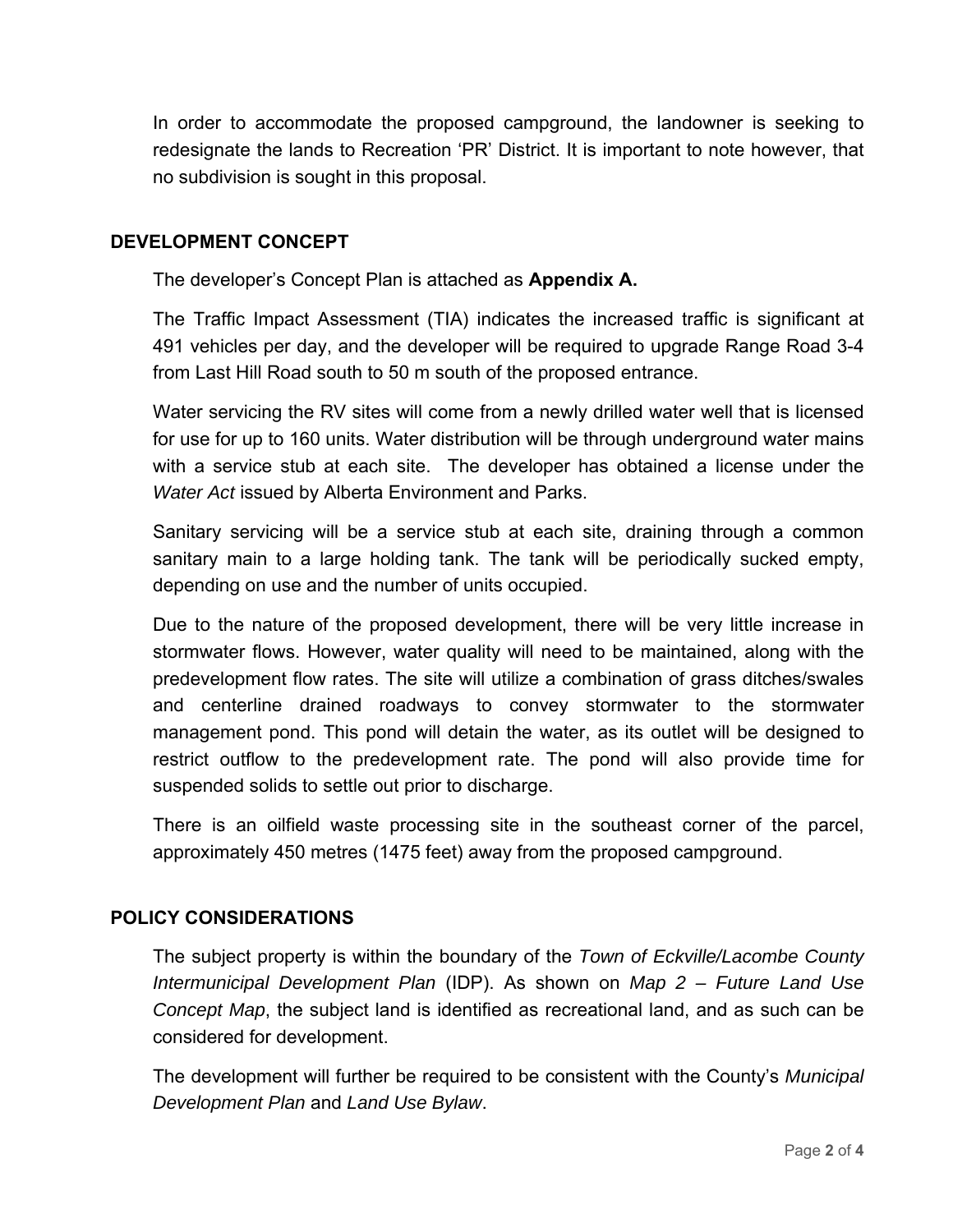It will be a requirement of the Development Agreement that Range Road 3-4 is upgraded to a "Residential Subdivision – Main Access Road Standard", as per the *Lacombe County Standards Manual*.

The minimum setback from the waste processing site in the south east corner of the parcel is 100 metres (328 feet). The proposed location for the campground is not located within this setback.

#### **LEGISLATIVE RESPONSIBILITIES**

The *Municipal Government Act* gives Council the sole authority and responsibility to consider amendments to the *Land Use Bylaw*. In dealing with any request to change the land use zoning of a parcel of land, Council is required to consider:

- $-$  the suitability of the land for the intended use; and
- $-$  the compatibility of the intended use with other uses, both existing and proposed, in the surrounding area.

Council is also expected to consider how the proposed zoning change conforms to the *Municipal Development Plan* and any other local plans that Council has adopted, which affect the land.

#### **DEVELOPER PUBLIC MEETING**

A public meeting was held by the developer on Tuesday February 15, 2022, to which there were 7 members of the public in attendance, as well as a number of Councillor's and County staff attending. The feedback at the open house was entirely positive. Most of the conversation was focused on the operation of the campground and golf course. There were no opposing questions or views presented. All attendees seemed supportive of the rezoning of the land and to the proposed development. No comment sheets were received following the meeting.

A summary of the Public Consultation is attached as **Appendix B**.

#### **ANALYSIS**

The proposed redesignation does not generally conflict with the *Town of Eckville/Lacombe County IDP*, or the County's *Municipal Development Plan* and *Land Use Bylaw*.